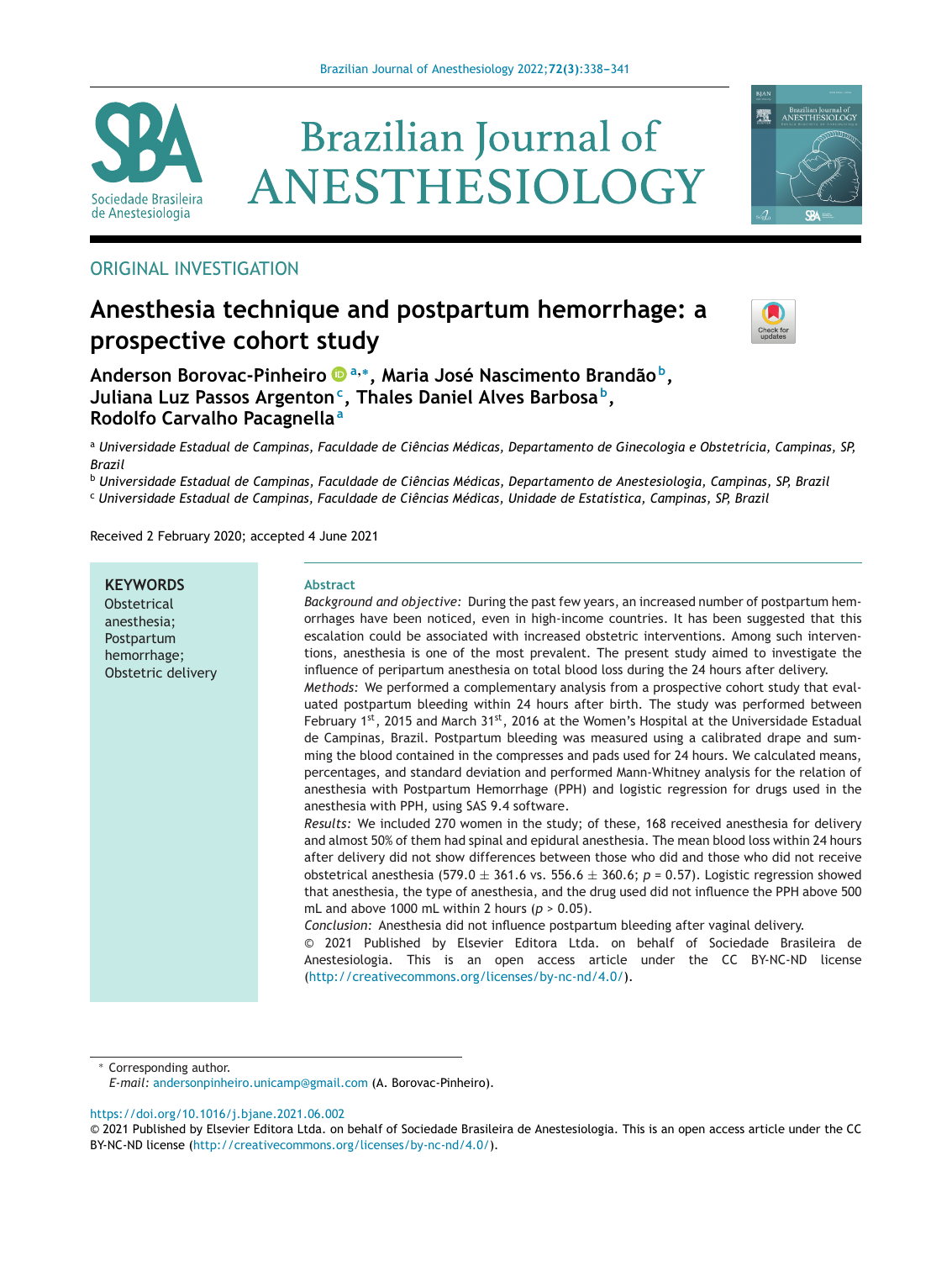#### **Introduction**

Postpartum Hemorrhage (PPH) is the leading cause of maternal mortality worldwide, mainly in low/middle-income countries.[1](#page-3-0) In the last few years, an increased number of cases of PPH due to atony have been noticed, even in high-income countries, together with the need for procedures related to the treatment for PPH, such as surgery, hysterectomy, blood transfusion, arterial ligation, and embolization. $2,3$ 

It has been suggested that this escalation could be associ-ated with the increased number of obstetric interventions.<sup>[4](#page-3-0)</sup> Among such interventions during childbirth, anesthesia is one of the most prevalent, especially in middle- and highincome settings. The literature contains some controversial data about the safety of anesthetic procedures in influencing the incidence of PPH. $4-6$  While some studies show that epidural anesthesia does not influence postpartum bleeding,  $4,6$ others show a protective effect, $3$  or even a worsening of the incidence of PPH. $5.7$  Nevertheless, the majority of studies involving PPH have used a visual estimation of blood loss for its diagnosis, which has been discussed. $8-10$ 

The present study aimed to investigate whether peripartum anesthesia increased the incidence of PPH during the 24 hours after delivery using an objective method of measurement of total blood loss.

#### **Methods**

We performed a complementary analysis from a prospective cohort study that evaluated postpartum bleeding objectively during the 24 hours after childbirth. The results from the original aim of the study were published on Borovac-Pinheiro A, Cecatti JG, de Carvalho Pacagnella R. Ability of shock index and heart rate to predict the percentage of body blood volume lost after vaginal delivery as an indicator of severity: results from a prospective cohort study. J Glob Health. 2019;9(2):020432. doi:10.7189/jogh.09.020432.

This study was performed between February 1<sup>st</sup>, 2015 and March  $31^{st}$ , 2016 at the Women's Hospital - a tertiary hospital at the Universidade Estadual de Campinas (Unicamp), São Paulo, Brazil. We invited all women in labor at 34 weeks gestation or above, in a singleton pregnancy, to participate. Those who accepted read and signed an informed consent form. We excluded women that had C-section, or who had one of the following conditions: hypertension, hypoor hyperthyroidism without treatment, any cardiac disease, infections with fever or sepsis, or history of coagulopathy.

Immediately after delivery, we put a calibrated drape (BRASSS V drape, Maternova®) under the women's buttocks to measure objectively the postpartum bleeding while the women were in the birthing position and, in addition, we collected all compresses used during the procedure (for example, for suture of lacerations). Over 24 hours, all compresses or sanitary pads used by the women were collected, stored in plastic bags, and weighed to measure blood loss by subtracting the dry weight of the materials. The blood density was considered 1 g.dL $^{-1}$ .<sup>9</sup> All women received prophylactically 10 IU of oxytocin intravenous (IV) after birth as an institutional protocol. Health providers were able to see the blood collected in the drapes and only received infor**Table 1** Sociodemographic and obstetric characteristics of the women.

| <b>Characteristics</b>         | n(%)         | Mean $\pm$ SD    |
|--------------------------------|--------------|------------------|
| Age                            | 270          | $74.67 + 6.19$   |
| Parity <sup>a</sup>            | 264          | $0.81 \pm 1.14$  |
| Gestational age                | 270          | $38.93 \pm 1.47$ |
| <b>BMI</b> <sup>b</sup>        | 244          | $28.85 \pm 4.61$ |
| Ethnicity <sup>c</sup>         |              |                  |
| White                          | 178 (65.92%) |                  |
| Non-white                      | 85 (31.48%)  |                  |
| Onset of labor                 |              |                  |
| Spontaneous                    | 203 (75.19%) |                  |
| Induced                        | 67 (24.81%)  |                  |
| Anesthesia                     |              |                  |
| None                           | 102 (37.78%) |                  |
| Spinal                         | 13 (4.81%)   |                  |
| Epidural                       | 22 (8.15%)   |                  |
| Spinal + Epidural              | 133 (49.26%) |                  |
| Mode of Delivery               |              |                  |
| Vaginal                        | 247 (91.5%)  |                  |
| Forceps                        | 23 (8.5%)    |                  |
| Episiotomy <sup>d</sup>        |              |                  |
| No                             | 164 (60.74%) |                  |
| Yes                            | 96 (35.55%)  |                  |
| PPH and severe PPH in 2 hours  |              |                  |
| $> 500$ mL                     | 84 (31.11%)  |                  |
| $> 1000$ mL                    | 22 (8.14%)   |                  |
| PPH and severe PPH in 24 hours |              |                  |
| $> 500$ mL                     | 120 (44.44%) |                  |
| $> 1000$ mL                    | 34 (12.59%)  |                  |

Missing: <sup>a</sup>6, <sup>b</sup>26, <sup>b</sup>7, <sup>d</sup>10.

mation about the total blood loss if requested. The primary outcome was to evaluate whether changes in vital signs were correlated with PPH (already published). One of the secondary outcomes was to evaluate whether Obstetrical Anesthesia (OA) could influence postpartum bleeding.

The sample size was estimated by considering the need for 28 women with blood loss over 1000 mL to demonstrate performance of the vital signs by the area under the ROC curve (AUC) of 0.800 with a 95% Confidence Interval.<sup>[11](#page-3-0)</sup>

We calculated means, percentages, and standard deviation. We performed a Shapiro-Wilk test to evaluate the distribution of blood loss after delivery, Mann-Whitney analysis for the relationship of anesthesia with PPH, and logistic regression for the drugs used and type of anesthesia with PPH above 500 mL and above 1000 mL, using SAS 9.4 software. We defined a significance level of 5% for all analyses.

The Institutional Review Board approved the study (CAEE: 26787114.3.0000.5404). This research was funded by Faepex-Unicamp but they played no role in the study design or interpretation of the results.

#### **Results**

We included 270 women. One hundred and sixty-eight (67%) women received anesthesia for delivery, and 133 (49%) received spinal plus epidural anesthesia. Table 1 illustrates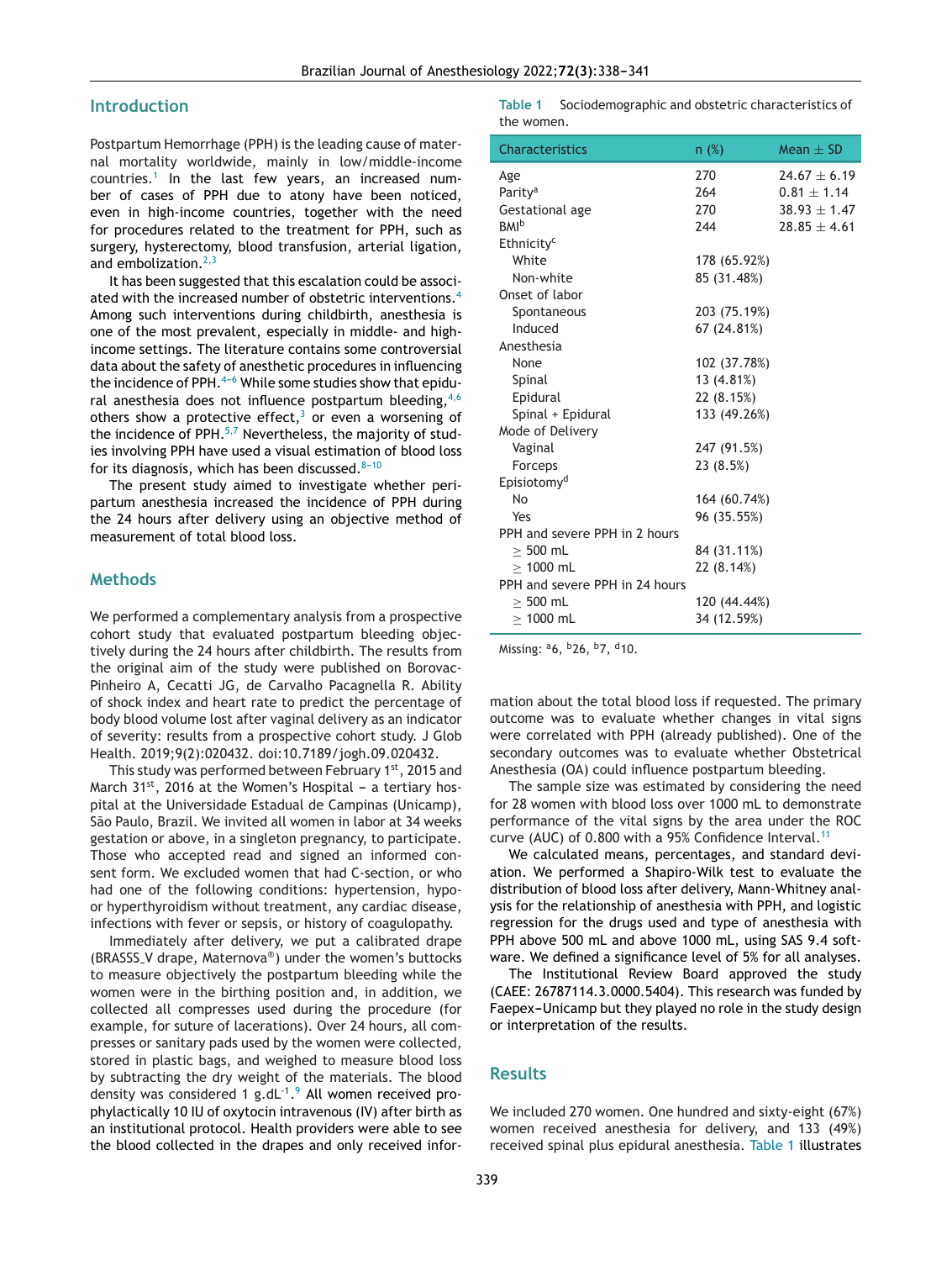| Table 2 | Postpartum bleeding comparison between who did         |
|---------|--------------------------------------------------------|
|         | and those who did not receive anesthesia for delivery. |

|                                 | Blood loss Anesthesia n |                         | Mean $\pm$ SD (mL) p-value                                                 |              |
|---------------------------------|-------------------------|-------------------------|----------------------------------------------------------------------------|--------------|
| Within<br>2 h<br>Within<br>24 h | Yes<br>No<br>Yes<br>No  | 168<br>102<br>165<br>99 | $434.7 + 339.4$<br>$415.9 + 330.9$<br>$579.0 + 361.6$<br>$556.6 \pm 360.6$ | 0.63<br>0.57 |

a Mann-Whitney test.

the sociodemographic and obstetric characteristics of the women.

The mean blood losses at 2 and 24 hours were 427.49  $\pm$  335.57 mL and 570.66  $\pm$  360.04 mL, respectively. Blood loss after delivery was not normally distributed  $$ *p*-value < 0.0001. The major quantity of the blood loss occurred within 2 hours after birth, a period when 91% of women bled 90% of their total blood loss measured over 24 hours. Therefore, data analyses were performed within two periods of postpartum bleeding: 2 and 24 hours. No women had ICU admission or received surgical procedures. Only four women had a blood transfusion.

Table 2 illustrates data comparing mean postpartum bleeding between those who did and those who did not receive anesthesia for delivery. There were no statistically significant differences between the two groups within 2 or 24 hours after birth.

The drugs most often used were bupivacaine as a local anesthetic and sufentanil as an opioid. Among women who underwent spinal anesthesia, bupivacaine and sufentanil were used by 136 (87%) and 133 (86%) women, respectively. Among those who underwent epidural anesthesia, bupivacaine and fentanyl were used by 58 (40%) and 16 (6%) women, respectively.

We performed a binary logistic regression to identify whether anesthesia and the drug combination could influence postpartum bleeding above 500 mL and above 1000 mL within 2 hours after birth (Table 3). None of the factors studied influenced PPH.

#### **Discussion**

Our study aimed to identify whether OA could influence postpartum bleeding measured objectively. We found that OA did not influence the amount of blood loss after delivery.

Although the incidence of PPH has increased recently, several factors that could be related to PPH are the main factors associated with obstetric procedures, such as instrumental delivery, induction of labor, C-section, retained placenta and anesthesia. $3,4,12$  Nevertheless, the role of OA in the incidence of PPH is not well established. Some studies have found results similar to ours. Rossen et al. found no relationship of severe PPH and OA in a retrospective study involving 10 years and [4](#page-3-0)1,365 deliveries. $4$  Mousa et al., in a study of more than 20,000 deliveries, found no influence of OA on PPH.[13](#page-3-0) Biguzi, in a study involving more than 6,000 deliveries, also found no influence of OA on PPH.<sup>[6](#page-3-0)</sup>

On the other hand, a population-based cohort study from Canada of 2,193,425 deliveries found that OA could be protective for blood transfusion due to  $PPH<sup>3</sup>$  $PPH<sup>3</sup>$  $PPH<sup>3</sup>$ . These findings are similar to our results; nevertheless, all studies included C-sections, while our study included only vaginal deliveries.

The negative impact of OA in increasing the incidence of PPH is related to general anesthesia.<sup>[14,15](#page-3-0)</sup> In our study, no women received general anesthesia and all women had vaginal delivery.

We also found a higher incidence of PPH according to the WHO definition.<sup>[16](#page-3-0)</sup> The differences found by other studies could be explained by the different methods and periods of measuring blood loss after delivery.<sup>17-20</sup> Some studies have demonstrated that visual estimation tends to underestimate total blood loss and the best way to access the total blood loss after birth is to use a calibrated drape.  $10,17,21,22$  In our study, the rigorous method of capturing all blood loss may have played a role in the overall prevalence of PPH.

To the best of our knowledge, this is the first study that evaluates the influence of OA on postpartum bleeding measured objectively. Nevertheless, this is a complementary analysis of a prospective cohort study for which the first goal was to evaluate the role of clinical signs in the diagnosis of PPH and not to evaluate OA. Therefore, the limitations of the study were that the type of anesthesia, its duration, and the drugs used were not controlled. Moreover, the indication of OA is not clear. Some differences may be found when the indication was treatment of a dystocia and pain relief only. Further studies evaluating PPH and OA should include comparisons of the types of anesthesia and drugs used, and doses of those drugs.

**Table 3** Univariate logistic regression for factors related to anesthesia and postpartum bleeding above 500 mL and above 1000 mL within 2 hours.

| <b>Blood loss</b>  |                                | OR (95% CI) <sup>a</sup> | <i>p</i> -value | n.  |
|--------------------|--------------------------------|--------------------------|-----------------|-----|
| $>$ 500 mL within  | Anesthesia Yes vs. No          | $0.81(0.43 - 1.56)$      | 0.54            | 236 |
| 2 h                | Epidural vs. Spinal + Epidural | $2.71(0.54 - 13.48)$     | 0.22            | 137 |
|                    | Spinal vs. Spinal + Epidural   | $0.98(0.37-2.58)$        | 0.96            | 137 |
|                    | Bup + FNT vs. Bup + SFNT       | $0.24(0.03 - 1.82)$      | 0.17            | 137 |
| $>$ 1000 mL within | Anesthesia Yes vs. No          | $0.56(0.18-1.67)$        | 0.29            | 236 |
| 2 <sub>h</sub>     | Epidural vs. Spinal + Epidural | $1.01(0.04 - 24.70)$     | 0.99            | 137 |
|                    | Spinal vs. Spinal + Epidural   | $1.25(0.22 - 7.04)$      | 0.80            | 137 |
|                    | Bup + FNT vs. Bup + SFNT       | $3.16(0.15 - 67.84)$     | 0.46            | 137 |

a Adjusted for BMI, morbidities, forceps, and episiotomy (BUP, Bupivacaine; FNT, Fentanyl; SFNT, Sufentanil).